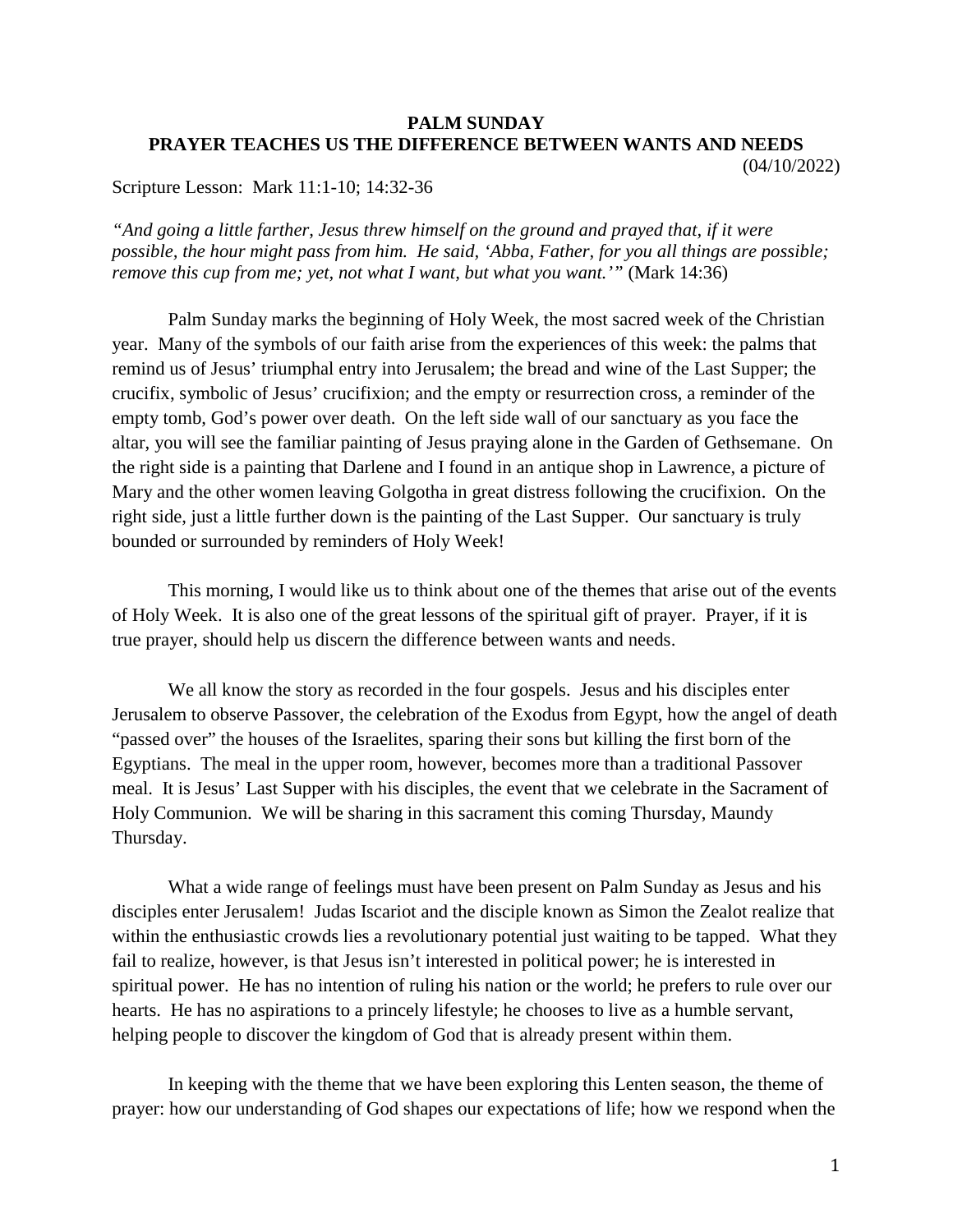schema that has shaped our expectations is challenged; how our faith or belief system is challenged when our expectations of life, others, or ourself are not met, we will look at Palm Sunday and the events following Palm Sunday through this lens. In simple terms, this will hopefully teach us something of the difference between wants and needs.

On Palm Sunday the crowd hails Jesus, who is of the house and lineage of King David, as a conquering hero. They spread palm branches, a symbol of the revolution, in his path. They think they know what they need. Out of their perceived need, they develop an expectation, the expectation that Jesus will lead their nation to freedom. When Jesus does not meet their perceived need, when his behavior does not match their expectations, they became angry, turn on him, and crucify him. The crowd fails to grasp the difference between wants and needs.

A need is something that is essential to our life or wellbeing. The humanistic psychologist Abraham Maslow is known for his formulation of a hierarchy of needs. At the bottom of the pyramid is our need for air, food, and water. Without these we would die very quickly. We would be unable to move on to what Maslow called higher survival and eventually even growth needs.

According to Maslow, the next level of the pyramid is our need for safety and security. Then comes the need to belong, the need to be part of a family or a community. Then comes the need to give and receive love. The next higher level in the pyramid addresses our need for selfesteem. (For some reason, Maslow places the need for self-esteem higher than the need to give and receive love; I would put it the other way around). In any event, at the top of Maslow's pyramid is the need for self-actualization, the innate desire or need to become ourselves fully, to become all that we can be, all that we are called to be.

As a Christian, I would add one more level to Maslow's hierarchy. Either included in or just above the level of self-actualization, I would place one's spiritual journey, one's relationship with God as the highest and most important need of all.

These are needs. If our survival and safety needs are not met, as is the case with the people in Ukraine, Haiti, and Ethiopia, and, as is the case with women and children who are the victims of domestic violence, our life is endangered. If our need to belong, to love and be loved, to develop healthy self-esteem, to discover who we are as unique human beings, and to become who we are meant to be are not met, our life will not be a fully human life. Please note that our church addresses several of these needs: the need to feel safe, *just as you are*; the need to belong; the need to experience community; the need to give and receive love; the need to make a constructive contribution to life, and the need to embark upon a lifelong spiritual journey. In addition, when our fellowship is not proscribed by pandemic restrictions, we address Maslow's level one--we really like to feed you!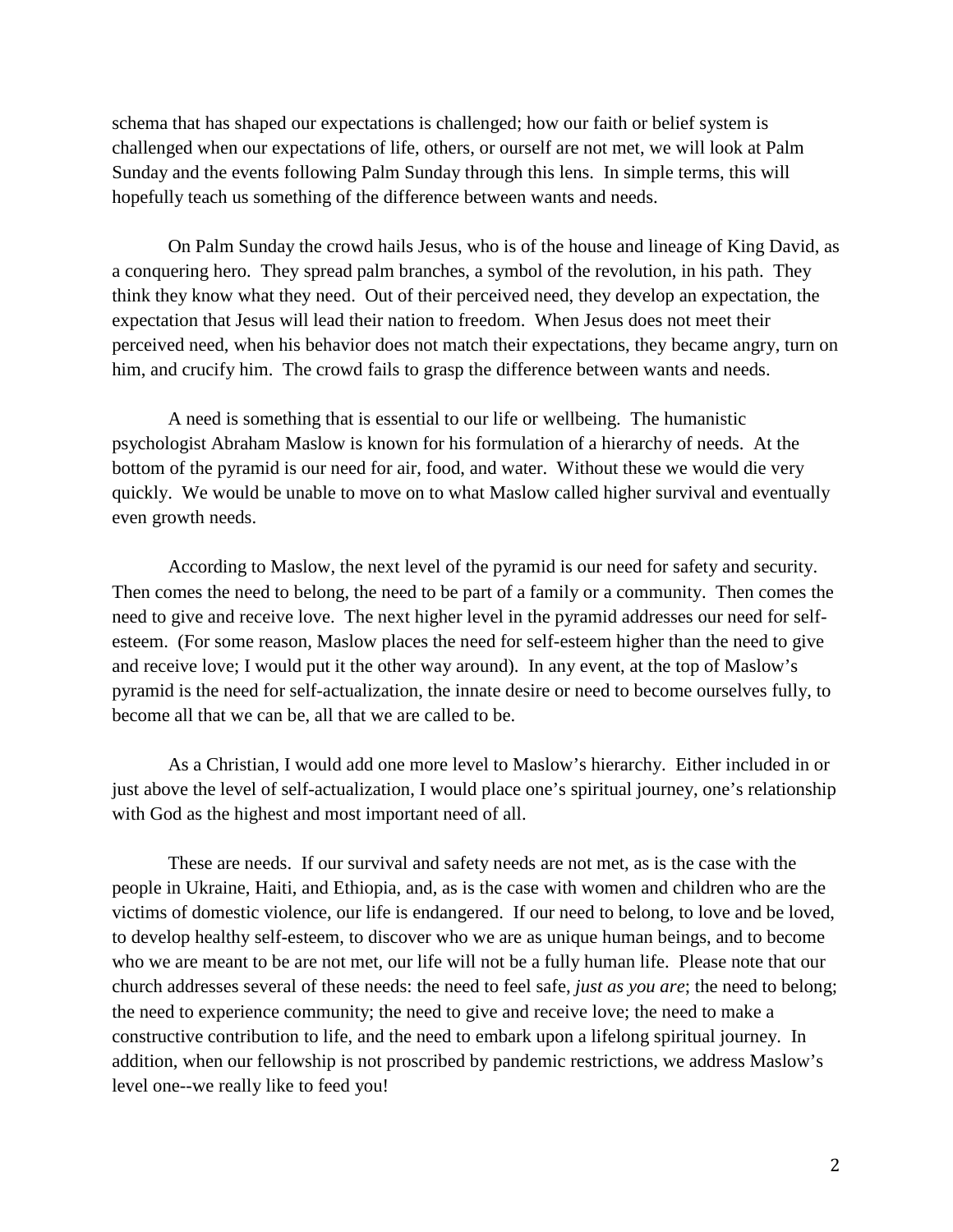Wants are different from needs. Wants are matters of preference. When I say that I hope the weather will be good next Sunday for the United Parishes of Southborough Easter sunrise service at Hopkinton State Park, I am telling you what I prefer. I prefer that it be a warm and sunny day so we can see the sunrise. To be honest, I don't *need* it to be warm and sunny. If it rains or snows, instead of meeting by the side of the lake, we will meet here in this church sanctuary, which would also be nice. I like it when people from other churches come to our church.

Speaking of the Easter sunrise service next Sunday, on the way to church this morning Darlene checked the weather forecast and informed me that there is a 40% chance of rain next Sunday. I confess that I have no idea what this means—a 40% chance that it will rain--unless you are thinking of making a bet on the weather. Darlene then suggested that we might think of setting a rain date. I told her that wasn't really one of her better ideas, that you can't do that for an Easter sunrise service. She said, "Why not? We do it for yard sales." I then tried to explain to her that Easter is different from a yard sale. I'm not sure she was convinced. And to think her husband is a minister!

But that's not the point. What was my point? Oh yes; my point was that wants that are not met don't limit my growth into fullness of life to the same extent as needs that are not met.

One of the core dynamics in human suffering is the inability to distinguish between wants and needs. If we are honest, unless we have devoted ourselves to a simple, to a contemplative life, we have a lot of wants. However, when we visualize and articulate our wants as needs, we believe that they are necessary to our wellbeing. Wants masquerading as needs invariably become expectations; then they become demands. They become demands upon life, upon God, upon others, and even upon us.

At the risk of oversimplifying, when other people do not live up to our expectations (and this happens quite often), when their behavior does not match what we expect of them, we tend to feel angry. When we do not live up to our own expectations, even if they are unrealistic (which they often are for some of us), we tend to feel guilty.

At the time of Jesus' entry into Jerusalem did the crowds n*eed* a revolutionary messiah, or was this what they *wanted*? I am sure they would have *preferred* to be free of the oppressive yoke of Roman rule, but was this really a need? Perhaps what they really needed was a new experience of God. This is what Jesus gave them.

Remember, when we frame or regard our wants as needs, they become demands upon the outer world, upon others. When this happens, when other people become a means to the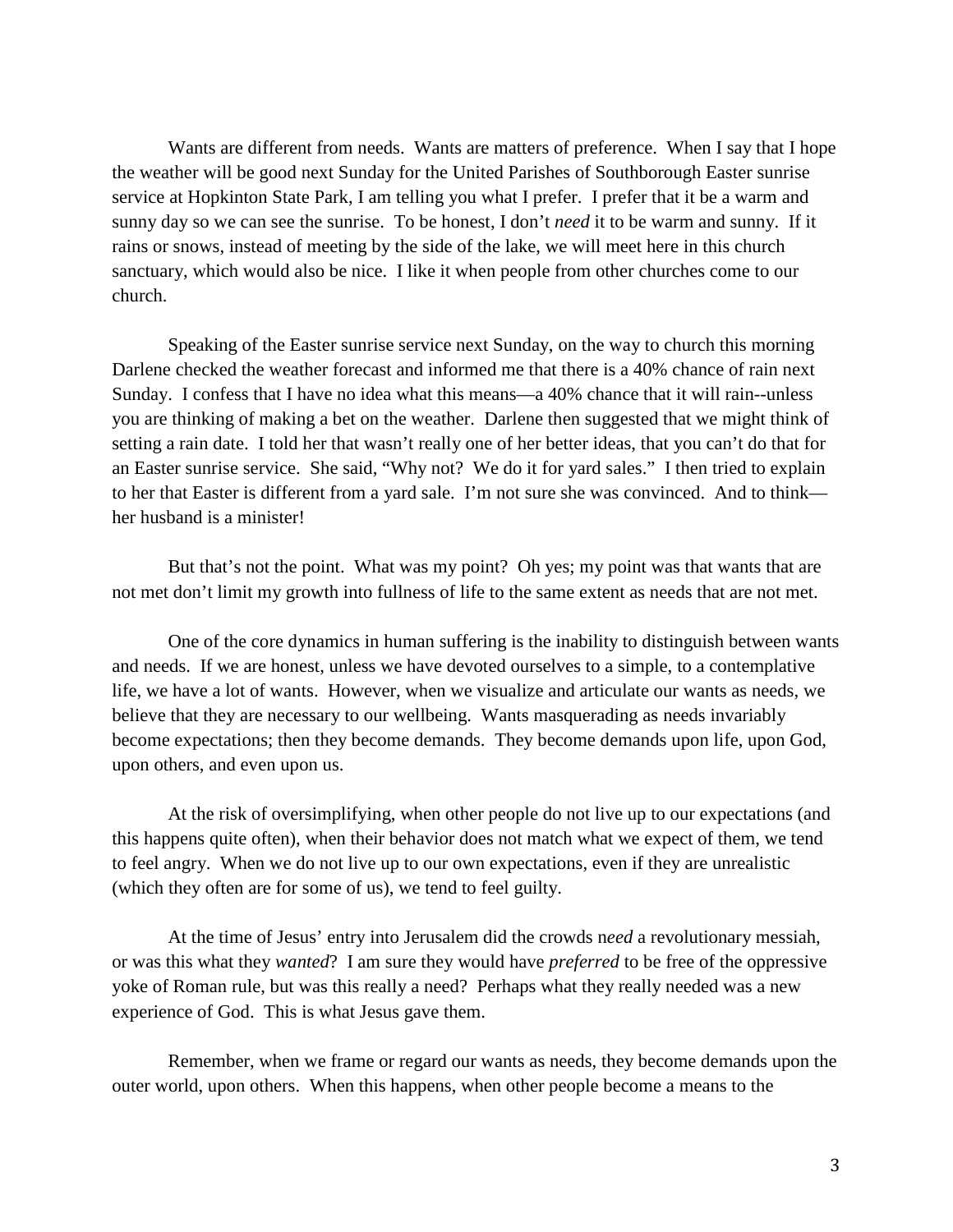fulfillment of our wants, we become blind to the uniqueness of what we encounter in these people. They become a means to the end of our happiness, not an end in themselves. Buddhists consider this to be a major factor in our suffering and, consequently, the suffering we inflict upon others.

Much of our life is comprised of wants that masquerade as needs. I want to be happy. I want to be wealthy. I want to be healthy. Yes, even the desire to be healthy is a want, for my life will go on if I become sick and, if I have the right attitude, I may even be able to grow spiritually through my struggle with my sickness or disability. Just because we feel something is important doesn't make that something a need. We need to be a little more circumspect about what we call needs, about what we describe as the necessities of life.

An Amish man in Pennsylvania Dutch country stopped his farming to watch a young couple move into the house across the road. Among the items that the delivery van unloaded were a computer, a state-of-the art stereo system, a plasma TV, an X-Box, and air conditioners for every room.

The following day, the Amish man and his wife welcomed the new residents into the neighborhood by bringing them a loaf of freshly baked bread and a jar of homemade jam. At the conclusion of the visit, the Amish man told his new neighbor, "If anything should go wrong with your new appliances, don't hesitate to call me."

"That's very neighborly of you," the young man responded. "I didn't realize you knew how to repair all these modern gadgets."

"I don't," replied the Amish man. "But if they happen to break down, maybe I can show you that it's possible to live without them."

What is the difference between a want and a need? How many times do we use the word "need" when what we really mean is "want?" Jesus knew the difference.

I believe Jesus *freely chose* to fulfill his destiny, a destiny to which he was called by God. Jesus felt he needed to fulfill this destiny even when it meant that he had to walk a difficult and painful road. There are times when we, too, need to fulfill our destiny by walking a difficult and painful road. Jesus chose to enter Jerusalem when I am sure that he would rather have walked in the other direction.

Later in the week, in the Garden of Gethsemane, Jesus showed us how to distinguish wants from needs. He said, "Father, if it is possible, remove this cup of suffering from me." In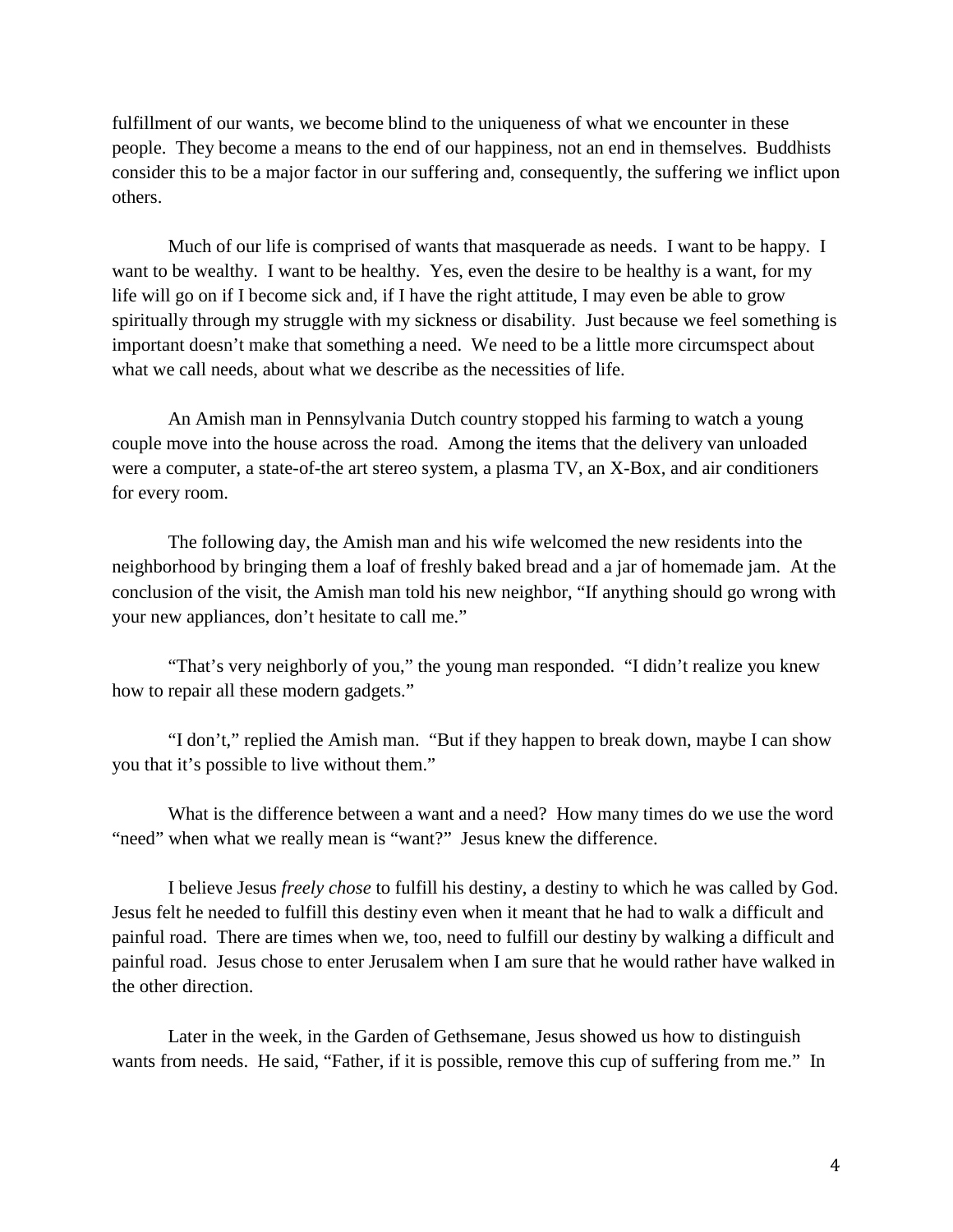this prayer Jesus was stating a want. He would prefer not to suffer. This was a very understandable, a very human want. Yet it was still a want, a preference. It was not a need.

Jesus was guided by a higher standard than his human wants. He was guided by God's wants. Jesus knew that when God asks us to do something or when God wants us to live a certain kind of life, God's want becomes our need.

The second half of Jesus' prayer in the garden is the most powerful prayer in the Bible. Jesus ends his prayer, his honest articulation of his wants, by saying, "Nevertheless, not what I want but what you want."

When we pray, we often express our preferences. We articulate our desire for a certain state of affairs to exist in our lives or in the world. We verbalize our wants. In the deepest kind of prayer, however, we ask for guidance to accept the life that God has given us, and then the strength and wisdom to do what God wants us to do with the life that we have been given.

The New England Transcendentalist Ralph Waldo Emerson reminds us that the necessities of life are fewer than most people realize. The great religious leaders--Jesus, the Buddha, St. Francis, Mahatma Gandhi, Mother Theresa, and Albert Schweitzer knew that we need little in the way of possessions to live a happy and fulfilling life. They would take a skeptical view of what we call "the necessities of life." They would counsel us to live simply that we might share with others, to live simply that others might simply live. This is the heart of Christian stewardship!

As the events of Holy Week unfold, we can see that practically everyone confused these two categories. The disciples knew what they *wanted* to happen, but it wasn't what *needed* to happen. They wanted the week to end in a victory, not a crucifixion. The crowds on Palm Sunday knew what they wanted from Jesus. They wanted a military leader. This was what they wanted, but it was not what God wanted. It was not what they needed or what the world needed.

In the Garden of Gethsemane, Jesus knew what he wanted. He preferred not to be mocked and derided, to have a crown of thorns smashed down on his head, to be deserted by his disciples, to be nailed to the cross and hang there until he died. Yet Jesus ended his prayer by saying that what was most important to him was what God wanted.

Jesus was able to view himself and the events of Holy Week through the eyes of God. This is what we try to do in prayer, at least when we pray as we should. We try to see life, other people, and even ourselves through the eyes of God. In the last analysis, it is not our will but God's that should guide or direct the unfolding, the living of our life.